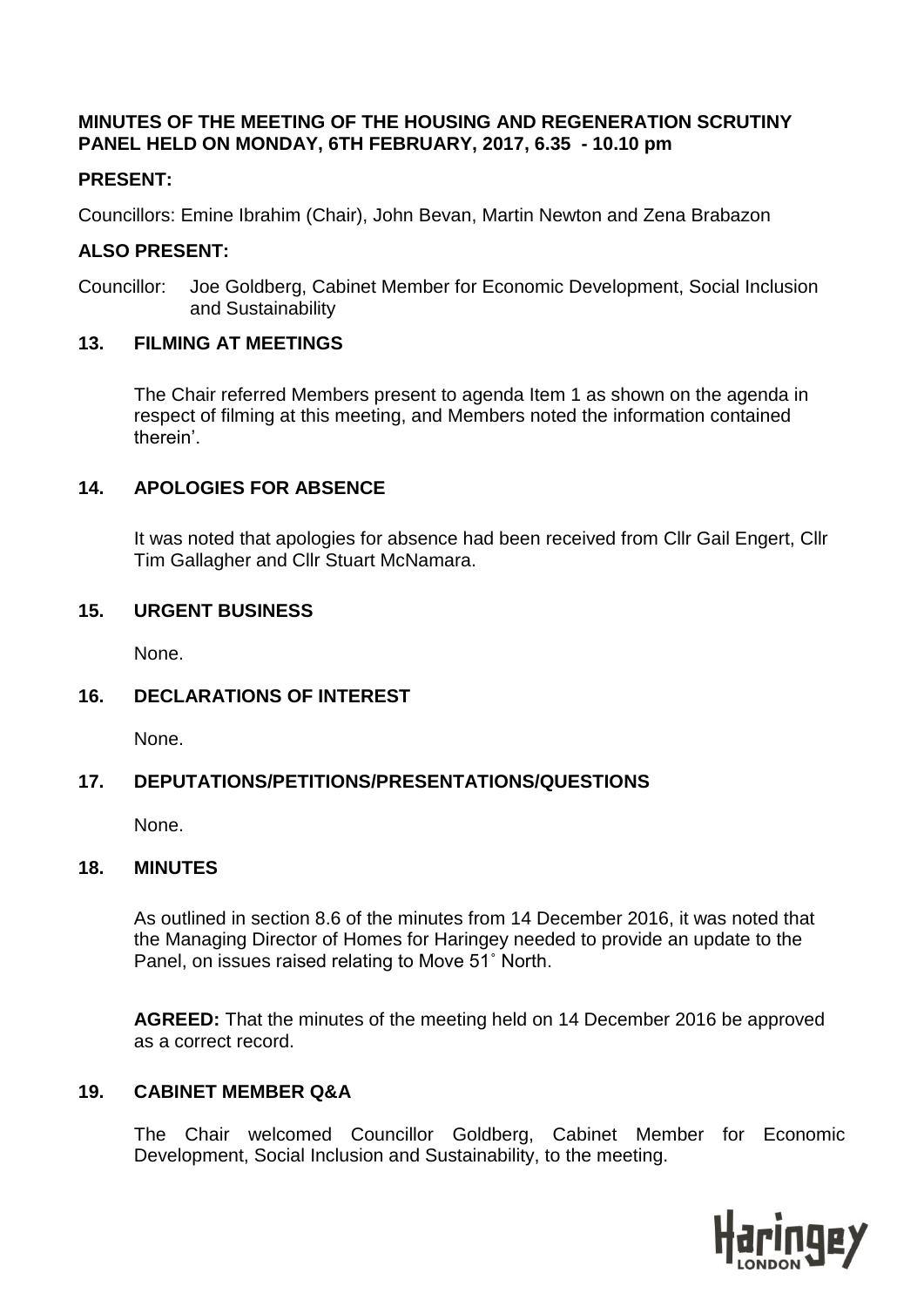In view of the Panel's terms of reference, Councillor Goldberg provided an update on his responsibilities relating to Wood Green Regeneration; Sustainability; and Carbon Reduction.

The following points were discussed:

- The work that was taking place to establish a District Energy Network (DEN) for the North Tottenham area to support regeneration, and to commence a procurement process to procure contractor/s to design, construct, operate and maintain the DEN infrastructure, as well as perform billing and metering of customers. It was agreed it was important to keep ward councillors informed of developments in this area.
- Issues in relation to the proposed Haringey Development Vehicle, including consideration of Council-owned sites in Wood Green (Civic Centre, Library, Station Road) identified as part of phase one.
- The Investment Framework for Wood Green (commissioned in October 2014) that aimed to return Wood Green to one of London's top metropolitan town centres. It was noted that alongside the Investment Framework an Area Action Plan would be prepared in parallel. The Panel was informed this would update the planning policy framework and give statutory weight to the spatial development option progressed for the Wood Green area. It was noted this would follow the same process as the Tottenham Area Action Plan.
- The Panel expressed a view that the it was essential to address the issue of the travellers site, in order to achieve the maximum value from the current Civic Centre site. Officers advised that the Council was obliged to re-house any residents in the event that the travellers site were closed, and that the cost of this needed to be taken into consideration against the value that would be added to the Civic Centre site by doing so. It was confirmed that a crossdepartmental group was currently working on the issues around the travellers site at present, including a needs assessment; the outcome of a current legal challenge to the proposed change in the Government definition of travellers was awaited and the impact of this would then be considered.

The Panel was advised that as part of commitments to bring new activities, cultural events and entertainment to Wood Green, the Council had launched a dedicated project to bring vacant land, a car park and buildings in Station Road back to life with funding secured from the GLA to deliver: Creative workspaces; Food and drink events, Art exhibition spaces; and Better evening activities.

The Panel was informed that the first part of this project to be developed was the Green Rooms Art Hotel at 13-27 Station Road which opened in June 2016. In addition, the Council had been working to develop underused offices at 40 Cumberland Road into additional work spaces and studios for local businesses which would open during 2017.

In response to questions, Cllr Goldberg agreed to provide members of the Panel with further information concerning the types of rent and the support that was available to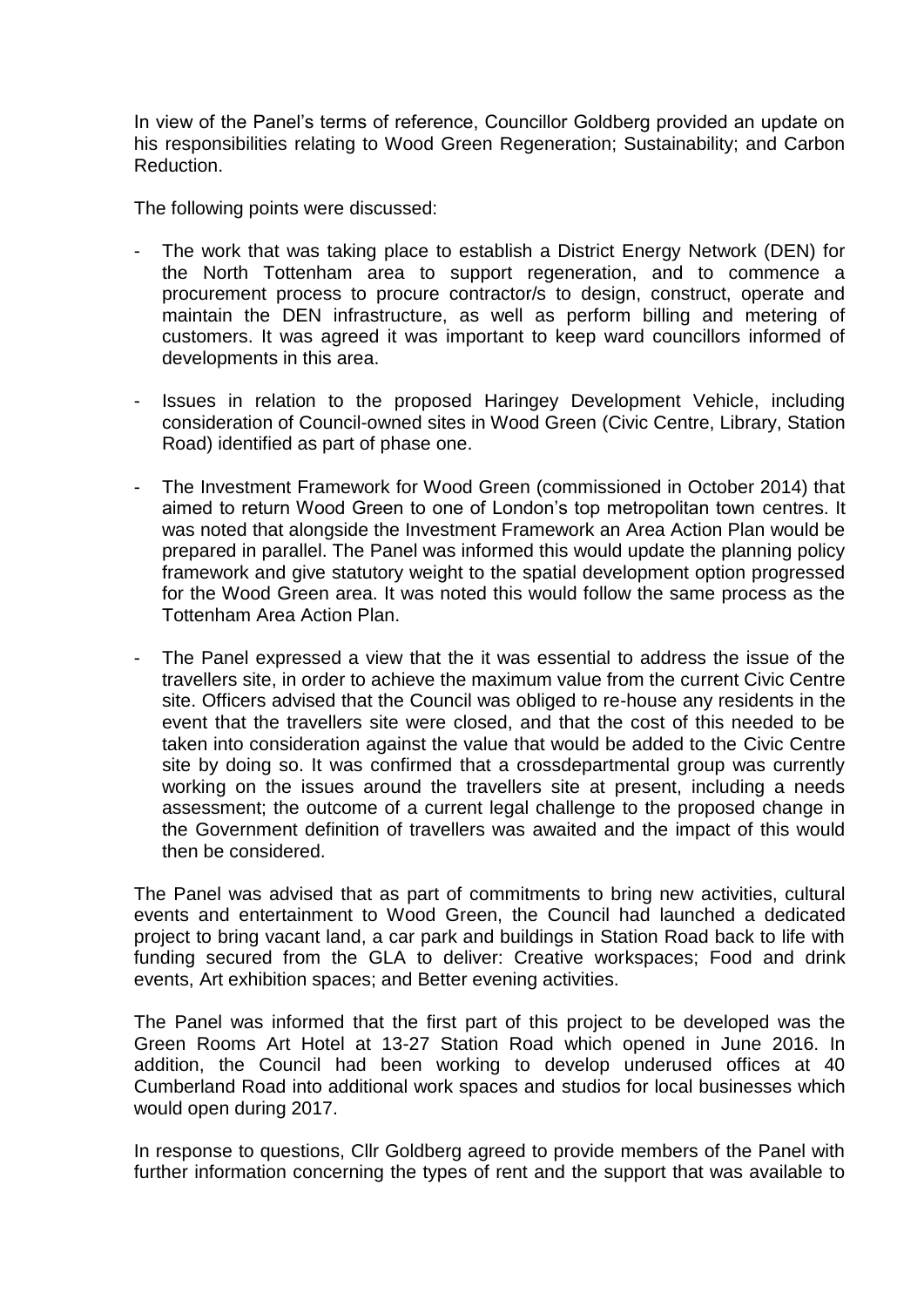the Green Rooms Art Hotel, and local businesses using accommodation at 40 Cumberland Road.

During the discussion it was noted there were no BIDs in Haringey. However, the Panel was informed that there was an expectation that Haringey would support and promote the development of BIDs in partnership with local businesses. It was noted that Haringey had commissioned a feasibility study for Wood Green in 2016 – the outcomes had been positive with over 100 businesses responding to surveys and with 67% of businesses interviewed saying a BID would be a good idea. The Panel was informed that in February 2017 Haringey would appoint a specialist consultant to support the development of a BID in Wood Green.

The Panel was advised that as part of the appointment, the BID consultant would deliver a number of projects to demonstrate to businesses how a BID may be able to improve the trading environment.

**AGREED:** That the update from the Cabinet Member for Economic Development, Social Inclusion and Sustainability be noted.

#### **20. SELECTIVE LICENSING UPDATE**

Eubert Malcolm, Head of Community Safety and Enforcement, and Steve Russell, Head of Private Sector Housing, provided an update on additional, mandatory and selective licensing.

The Panel was informed that:

- Mandatory licensing (outlined in Part 2 of the 2004 Housing Act) was initially intended to apply only to larger, higher risk, HMOs of 3 or more storeys occupied by 5 or more people, forming two or more households. It was noted that Haringey had licensed 429 HMOs.
- The Housing Act 2004 had also introduced discretionary licensing:
	- o Additional Licensing to cover HMOs outside of Mandatory Licensing
	- $\circ$  Selective Licensing to cover all other private sector dwellings (with some exemptions).
- Haringey had introduced two additional licensing schemes:
	- o Harringay Ward, although it was noted this was no longer active
	- o The Tottenham Scheme. covering all, or in part: Northumberland Park, Bruce Grove, Tottenham Hale and Tottenham Green and Seven Sisters.
- 1174 properties had been licensed in total, with 750 relating to additional schemes.

Mr Malcolm explained that a consultation paper had been issued in November 2016, concerning an extension to mandatory licensing. The Panel was informed that, following responses, the Government had decided: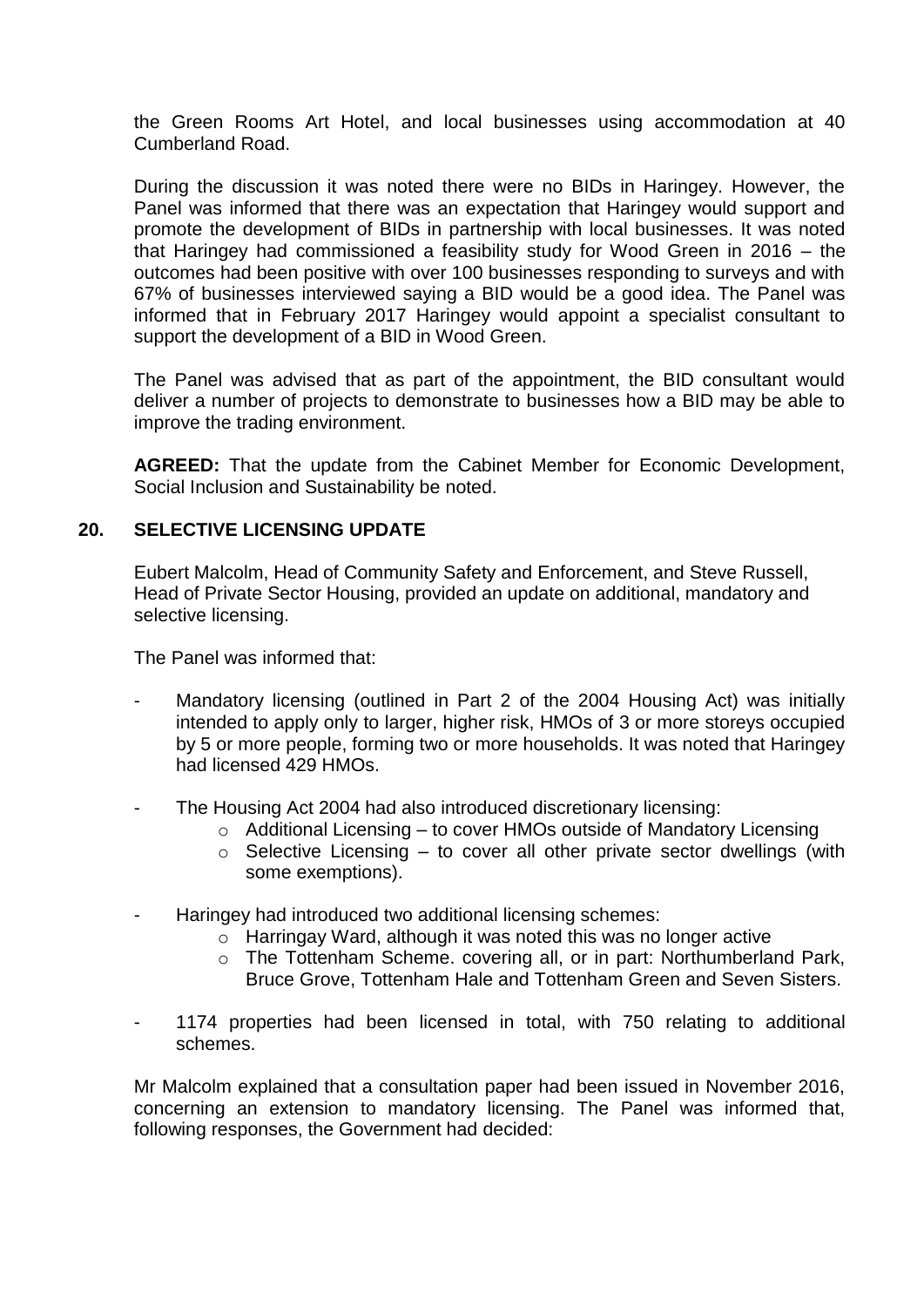- Mandatory licensing should cover all relevant HMOs, regardless of the number of storeys.
- Mandatory licensing should be extended to include all flats in multiple occupation above and below business premises.
- A new minimum HMO room size would be proposed for properties that had been licensed under a mandatory HMO or additional licensing scheme.
- To introduce new mandatory licence conditions relating to the disposal of household waste and an automatic 50% licence fee discount for certain purpose built student accommodation blocks.

Despite 81% of respondents being in favour, the Panel was informed that the Government had disagreed that poorly converted blocks of flats should form part of mandatory licensing.

In terms of selective licensing, the Panel was advised that changes to legislation, in April 2015, had meant that local authorities were required to obtain confirmation from the Secretary of State for any selective licensing schemes covering more than 20% of the geographic area or affecting more than 20% of private rented properties.

Mr Malcolm explained that the evidence base for any selective licensing scheme would

need to demonstrate:

- An area was experiencing a significant and persistent problem caused by antisocial behaviour.
- Low demand housing
- That some or all of the private sector landlords were failing to take appropriate action to combat the problem

In addition, and as set out in "*Selective licensing in the private rented sector – A guide for local authorities*" (DCLS March 2015), it was noted that since April 2015 conditions had been extended to include one or more of the following: Areas that have a high proportion of PSH; Poor property conditions; High levels of migration (including within a country); High levels of deprivation; High levels of crime.

It was noted that the evidence base for any scheme needed to be robust and in place before consultation. The following points were considered:

- The importance of local authorities identifying the objective(s) that a scheme would help to achieve and how.
- The importance of considering other courses of action available.
- The importance of any scheme being consistent with overall Housing Strategy.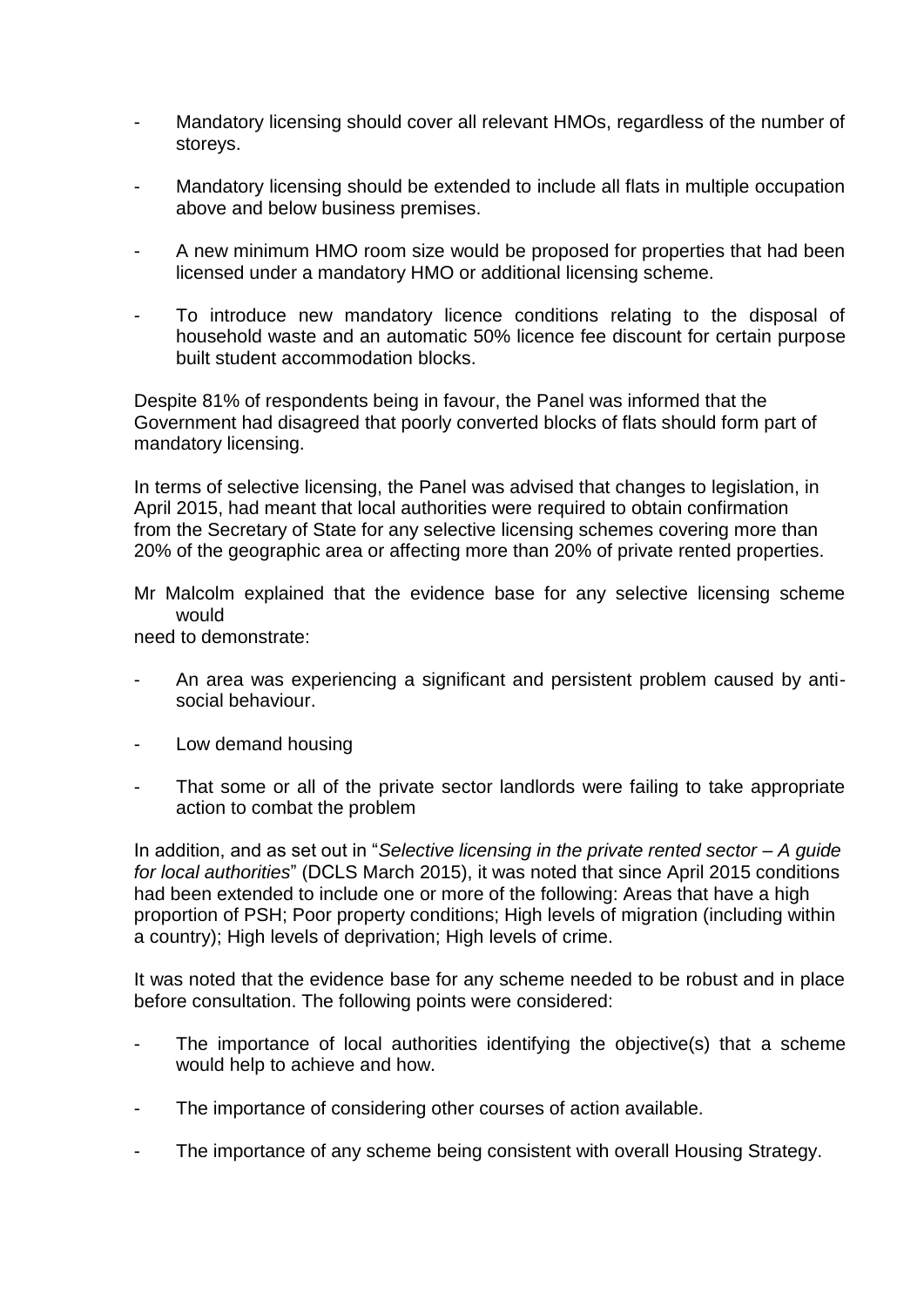- The need to ensure any scheme was part of a co-ordinated approach when dealing with homelessness, empty properties, ASB etc.
- The need to consider any potential negative economic impact.
- The need to show how partners were working in the designated area to combat ASB, deprivation etc.

Mr Malcolm concluded his presentation by providing an update on the Housing and Planning Act 2016 Consultation on Banning Orders. The following issues were discussed: Civil penalties; The extension of rent payment orders following additional convictions; The national rogue landlord database; Banning orders and management orders.

Moving forwards, it was noted the council would: Keep an eye on the extension of mandatory licensing; Revisit the impact of the Housing and Planning Act 2016; Continue to work on the additional licensing scheme in Tottenham; Determine a way forward in relation to selective licensing.

The Chair advised that this was Mr Russell's last meeting as he was leaving the Council's service. On behalf of the Panel the Chair placed on record her thanks to Mr Russell for all of his efforts in managing the Private Sector Housing Team.

### **AGREED:**

- (a) That the verbal update on additional, mandatory and selective licensing be noted.
- (b) That an update on selective licensing be considered by the Housing and Regeneration Scrutiny Panel in October 2017.

#### **21. SUPPORTED HOUSING REVIEW**

Dan Hawthorn, Assistant Director for Regeneration, provided an overview of the activities and findings of the Supported Housing Review and the steps that would be required to take the project to its completion.

Gill Taylor, Project Manager (Supported Housing Review), provided further information via a presentation. The Panel was informed that supported housing was funded by two council departments, Housing and Social Care, and it was noted it was a preventative provision designed to reduce homelessness and social exclusion and address social care needs.

Ms Taylor explained:

- The Supported Housing Review had commenced in January 2016 as a joint project between Adults and Housing.
- The Review had been a project under Priority 5 of the Corporate Plan with clear links to Priorities 1 and 2.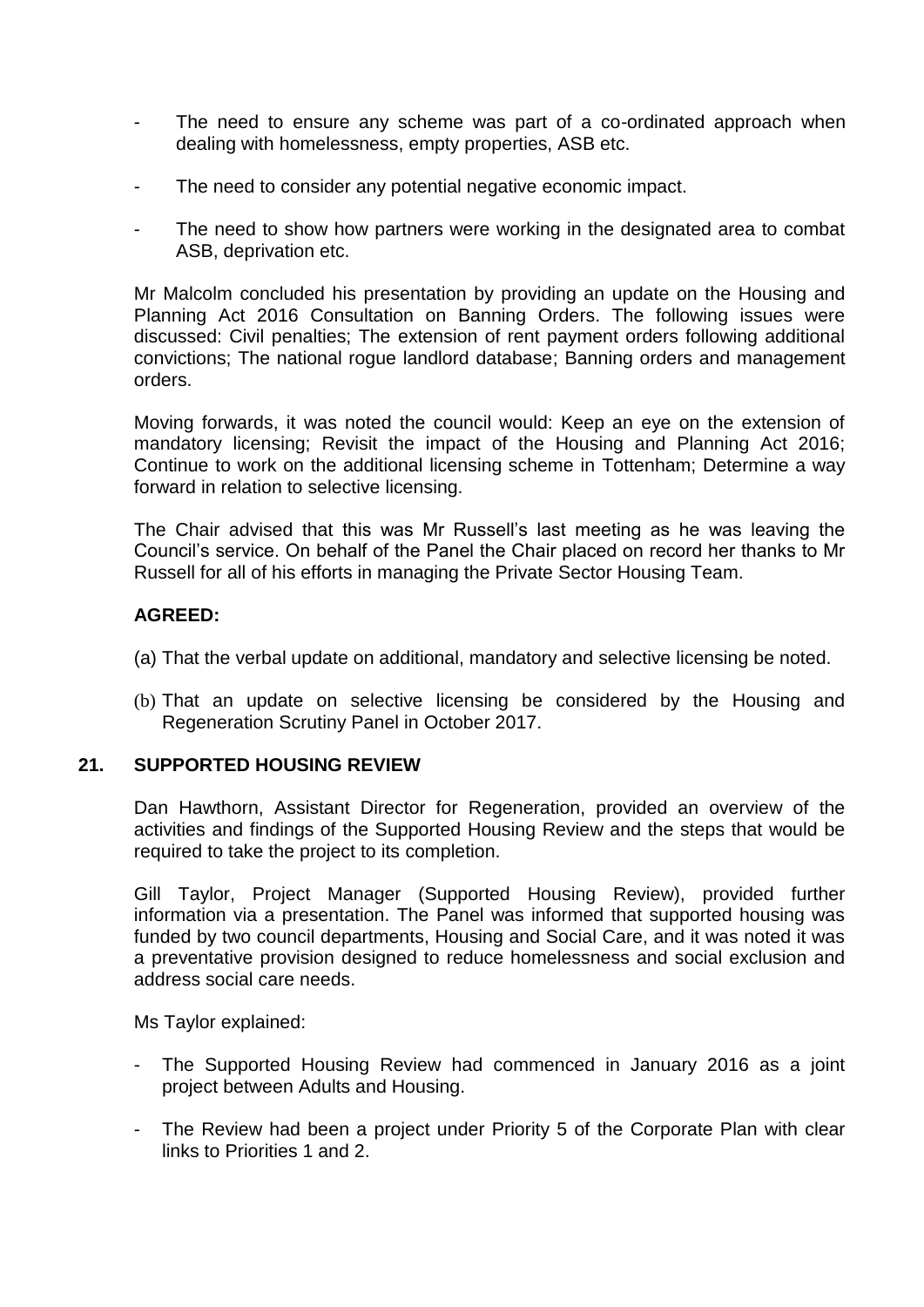- The purpose of the review was to consider supply and demand, and the efficacy of support models and built environments for a range of client groups and service types.
- Work in this area would complement and contribute to the Housing Strategy, Homelessness Delivery Plan and planned changes to aids and adaptations and day opportunities.
- Phase 2 of the project concluded with the finalisation of an in-depth needs and gaps analysis report.
- Phase 3 had seen a range of options generated with evidence gathering activities based around the identified gaps in provision.
- Phase 4 would see the project to it's conclusion by approval of it's final recommendations, some of which required Cabinet approval (in March 2017).

During the discussion it was recognised, following the general election in 2015, that major changes in national housing, planning and welfare policy had been introduced. It was explained that this context had been recognised and a framework developed that sought to find relevant solutions amidst a changing housing and welfare landscape that had a significant impact on key strategic priorities.

In terms of findings, Ms Taylor explained that the Supported Housing Review had undertaken an in depth needs and gaps analysis, including a range of quantitative research activities, including but not limited to: population analysis, voids and utilisation performance, financial modelling, cross-borough benchmarking and performance monitoring analysis. It was noted that the aim of this was to create a baseline of numerical data about vulnerable individuals and services to compare the availability, quality and success of services for different groups.

The Panel was informed that the review had prioritised engaging with a wide range of stakeholders. It was noted that the experiences, needs and insights of vulnerable residents and specialist staff had been central to the review's findings. Elected members had also been engaged in the review via regular meetings, including the Panel's Scrutiny in a Day session on older people and a dedicated Members working Group.

In response to questions, Ms Taylor highlighted that a number of universal issues and priorities had emerged from the review, including:

- Supported housing was highlighted as a cost effective resource that reduced and managed demand on a range of other acute and reactive housing and social care provision.
- Despite the preventative intention of housing related support, it was clear that most people who accessed supported housing did so after a period of crisis rather than to prevent one.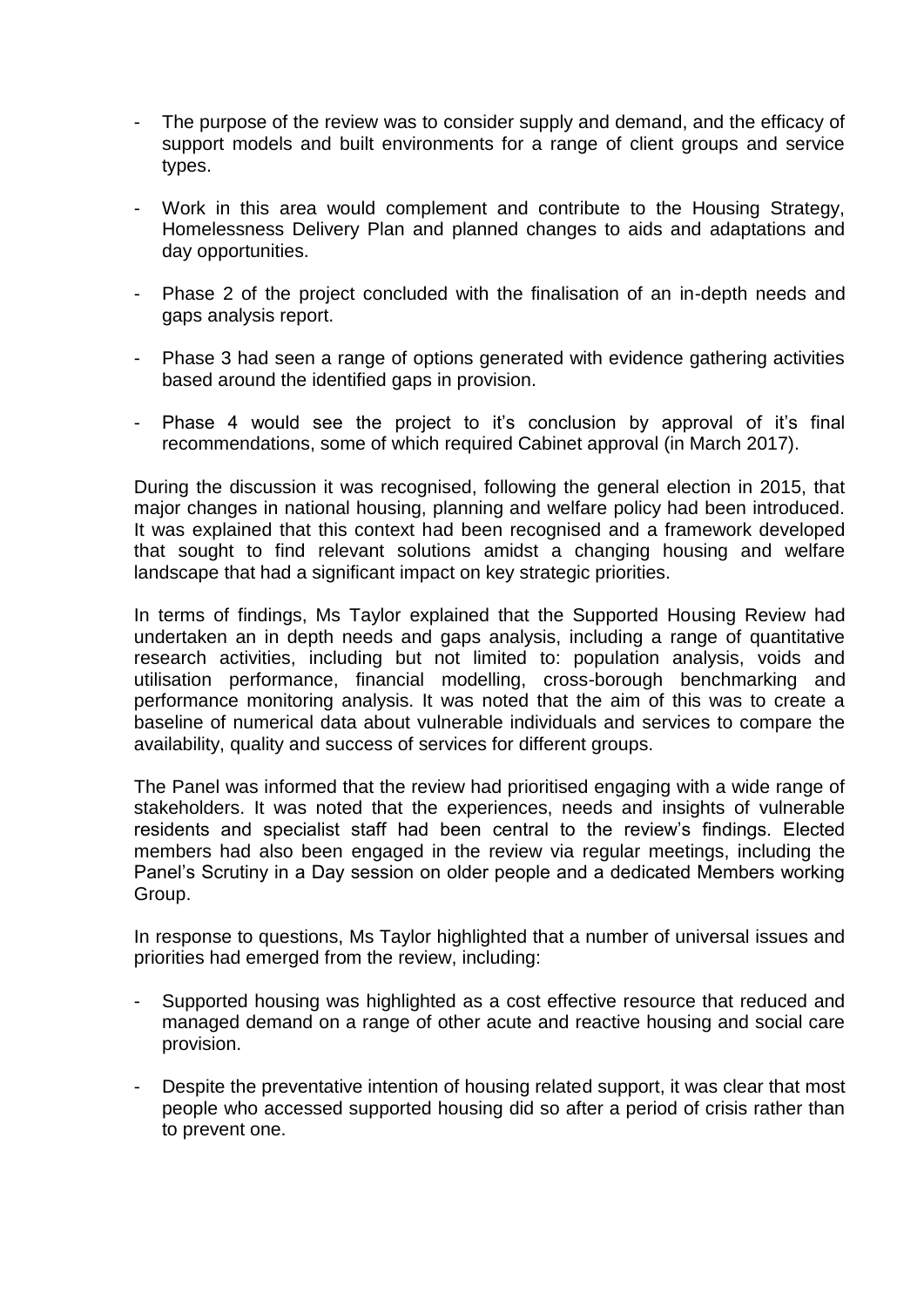- Many of the supported housing delivery models that were in place had not changed for a long period of time and were no longer in line with best practice or the current or projected needs of vulnerable Haringey residents. This had resulted in an imbalance between the amount and type of housing support available and what was actually needed.
- Aspirations for vulnerable people in supported housing was felt to be low, with limited options for increasing independence and inclusion and high rates of eviction, abandonment and repeat stays in supported housing for some client groups.
- A lack of integration between housing support and social care services and strategies had led to inefficient use of resources both human and financial, with clear opportunities to find savings through improved practice.

As well as the universal findings, the Panel was informed that four client groups had emerged as priorities. It was noted that data intelligence and insights from service users and stakeholders had identified a need to modernise, rebalance and strengthen the Council's housing support offer to the following groups as a priority: Older People; Young People; Learning Disabilities; and Mental Health. Ms Taylor informed the Panel of the needs and gaps for each group, as outlined in section 4.18 of the report.

In response to questions, and in view of the issues outlined above, Ms Taylor explained that it was proposed that a Housing Support Transformation Framework would be developed. It was noted that this would act as a driver for change in housing support commissioned by all areas of the Council. The Panel was informed that the framework would provide a set of underpinning principles and delivery recommendations to address issues and opportunities identified by the Supported Housing Review.

The Panel was informed that the proposed principles, set out in section 4.19 of the report, would be based on the following: Cross-cutting prevention; Community Inclusion; Integrating Support and Care; and Commissioning for the Future.

It was noted that the final recommendations of the Supported Housing Review would be considered by Cabinet in March 2017. The Panel was informed that once agreed, the principles above would guide the design and delivery of a refreshed housing support offer, initially for the four priority groups but moving forward these would also underpin commissioning for other relevant client groups.

To ensure supported housing tenants were informed, involved and assured of the Council's commitment to meeting their needs, Ms Taylor concluded her presentation by informing the Panel that a Supported Housing Tenants Charter would be produced alongside the final recommendations.

Following the presentation, the Panel gave feedback that much of the change recommended for supported housing was obvious and overdue, with much of the discussion focussing on improving working practices in supporting older people. The Panel was also keen that sheltered housing tenants should be actively involved in shaping any changes to their service.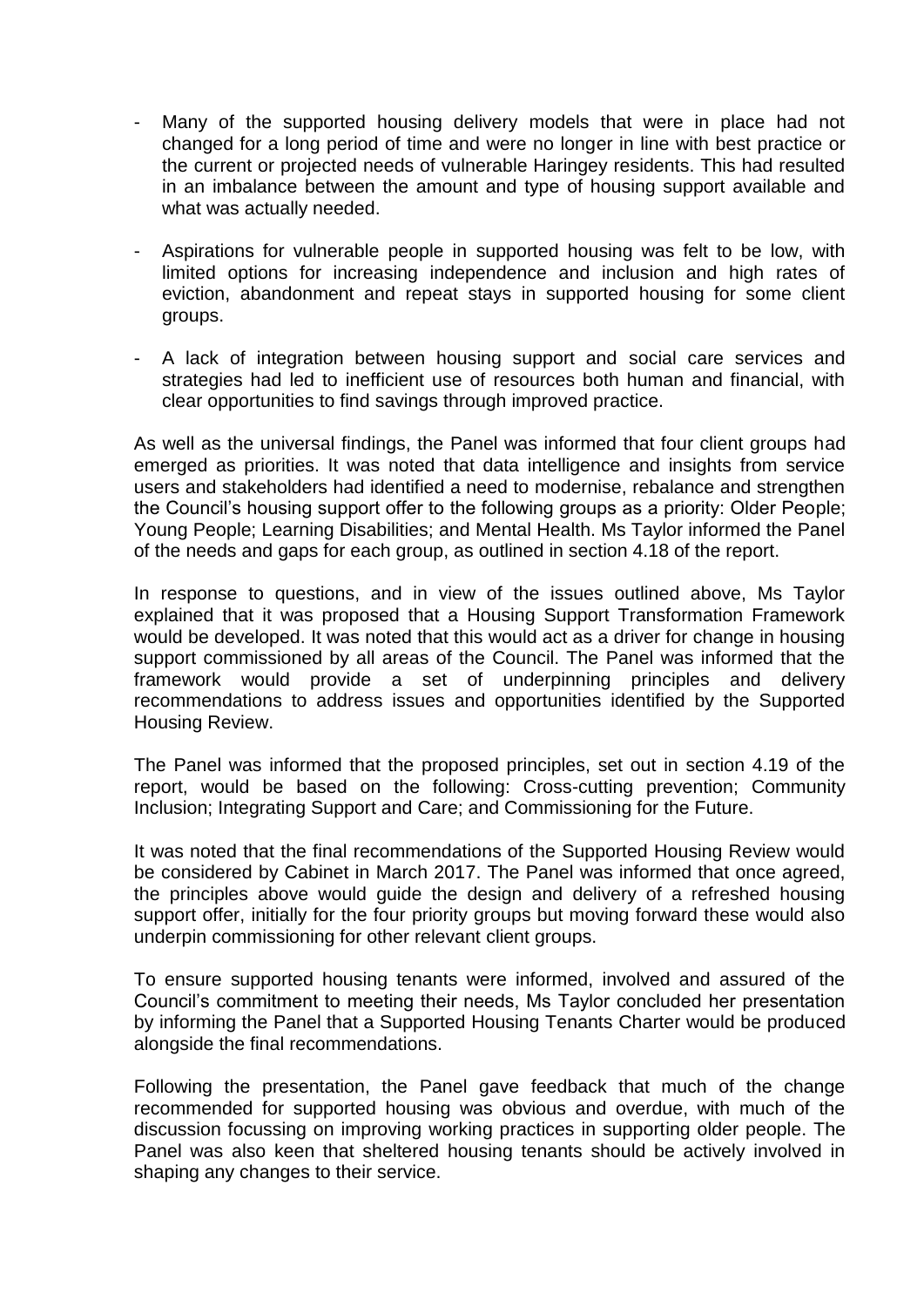## **AGREED:**

- (a) That the activities and findings of the Supported Housing Review be noted.
- (b) That the Panel's comments, highlighted in the minutes above, be included in the Housing Support Transformation report to Cabinet in March 2017.

### **22. TOTTENHAM AND WOOD GREEN REGENERATION PROGRAMMES**

Helen Fisher, Programme Director, Tottenham Regeneration, introduced the report as set out, providing an update on: The Tottenham and Wood Green Regeneration Programmes; Lessons learned from the (more advanced) Tottenham programme that could be applied to the Wood Green programme; Area Action Plan development and consultation; Supplementary strategies; Consultation (statutory and non-statutory); Communications; Stakeholder engagement; Socio-economic regeneration (the People Priority); High Streets; and Programme management.

Ms Fisher advised that a Regeneration, Planning and Development restructure proposal had been consulted on with officers between December to January 2017. It was noted that the proposal was to bring all regeneration activity together under one Director. The Panel was informed that the proposal would result in resources such as communications and programme management being shared to enable a greater exchange of best practice

In response to questions, the Panel was informed that:

- The sale of Apex House to Grainger Plc was completed in late 2016 and construction work was due to start on site by Spring 2017.
- In November 2015 Cabinet had agreed to make a compulsory purchase order (CPO) to assist in assembling land needed to implement the Wards Corner development as part of the regeneration vision for Seven Sisters and Tottenham. The Panel was informed that the council had received formal notification from the National Planning and Casework Unit in December 2016 advising that the Secretary of State for Communities and Local Government had decided to hold a public local inquiry into the CPO. It was noted that the next stage for the council was to submit its Statement of Case to the Secretary of State and to each remaining objector.

In terms of communications, the information set out in section 6 of the report was noted. The Panel agreed it was important to reach all residents by ensuring effective use of accessible communications formats. It was noted that the following lessons had been learned:

- The importance of having a dedicated resource for communications which enabled regular, timely and targeted communications.
- Clarification of core communication messages supported by a communications strategy and plan.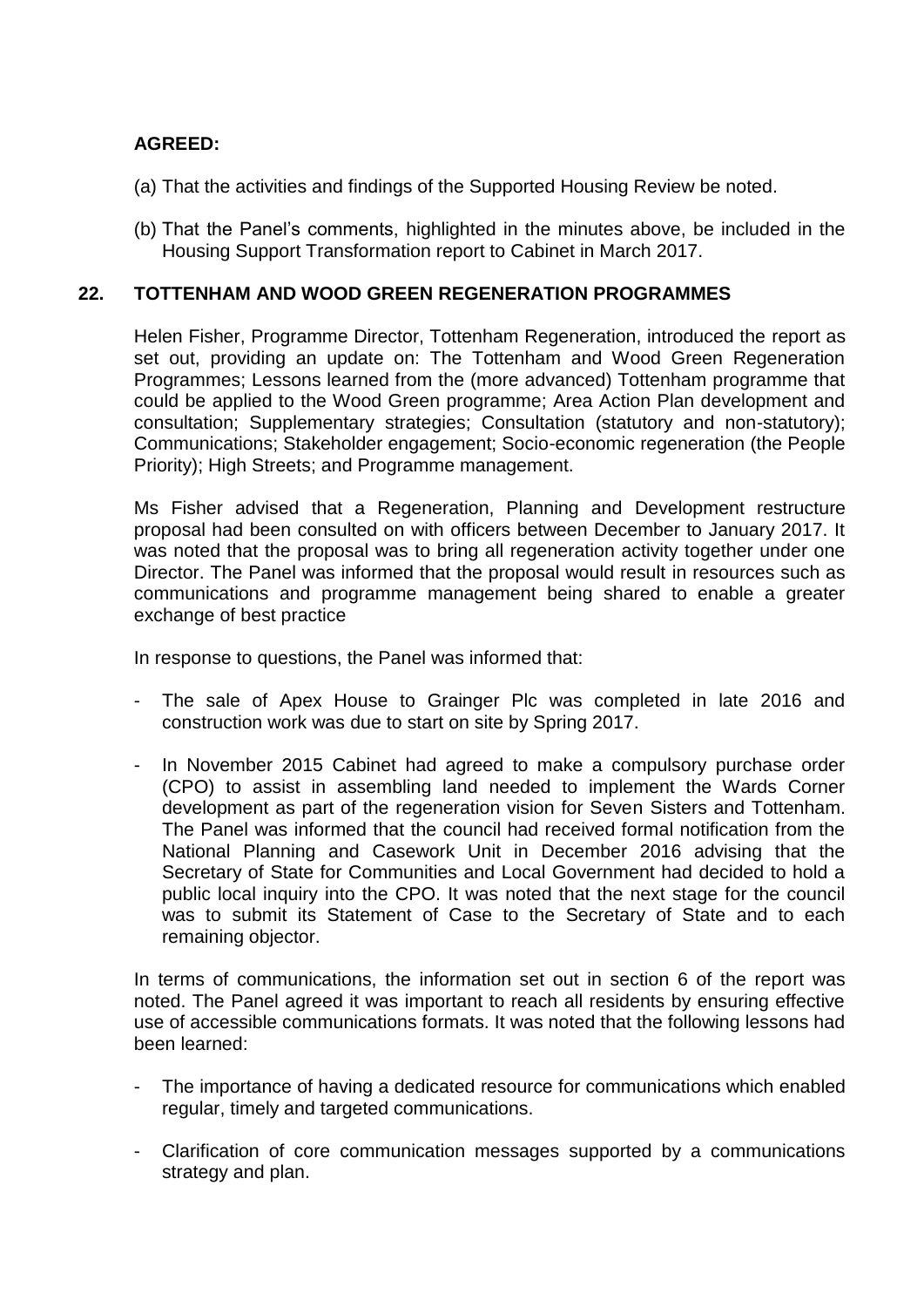- The importance of regular, transparent updates making use of a robust website and face to face communications; and
- Enhancing the use of social media and embracing this as an evolving and vital communication channel.

During discussion a number of issues were considered, including:

- Ongoing maintenance issues concerning West Green Road's Pocket Park and the Morrison Yard site on the High Road, Tottenham.
- An update on the N17 Design Studio partnership between Haringey Council, John McAslan and Partners, and the College of Haringey, Enfield and North East London, as outlined in section 9.6 of the report.
- Various issues concerning the funding and investment package for Tottenham, as outlined in section 2 of the report.
- The fact that the Council had held an annual Tottenham conference in July, and had published an annual update to the Tottenham Delivery Plan.
- Issues concerning the Leader of the Council's decision (November 2016) to grant a 99 year lease to Tottenham Hotspur Football Club for their outside broadcast facilities.
- The role of the Tottenham Landowners and Major Businesses Group.
- The work of the of the Wood Green Business Forum, formed in July 2015, including the development of a "Love Wood Green, Shop Wood Green" brand for Wood Green events.

**AGREED:** That the update on the Tottenham and Wood Green Regeneration Programmes be noted.

### **23. SUPPORT TO DISTRICT HIGH STREETS**

Vicky Clark, Head of Economic Development and Growth, and Suzanne Johnson, Head of Area Regeneration (Tottenham Green, Bruce Gove and Seven Sisters), provided an update on work that had been carried out by the regeneration and economic development teams to support local (District) High Streets. It was noted that work to support high streets comprised of two key components:

- On-going business engagement work to encourage and support high street traders groups
- Physical/enhancement works.

In terms of business engagement and support, the Panel was informed that the High Streets and small business sector were important for meeting Haringey's corporate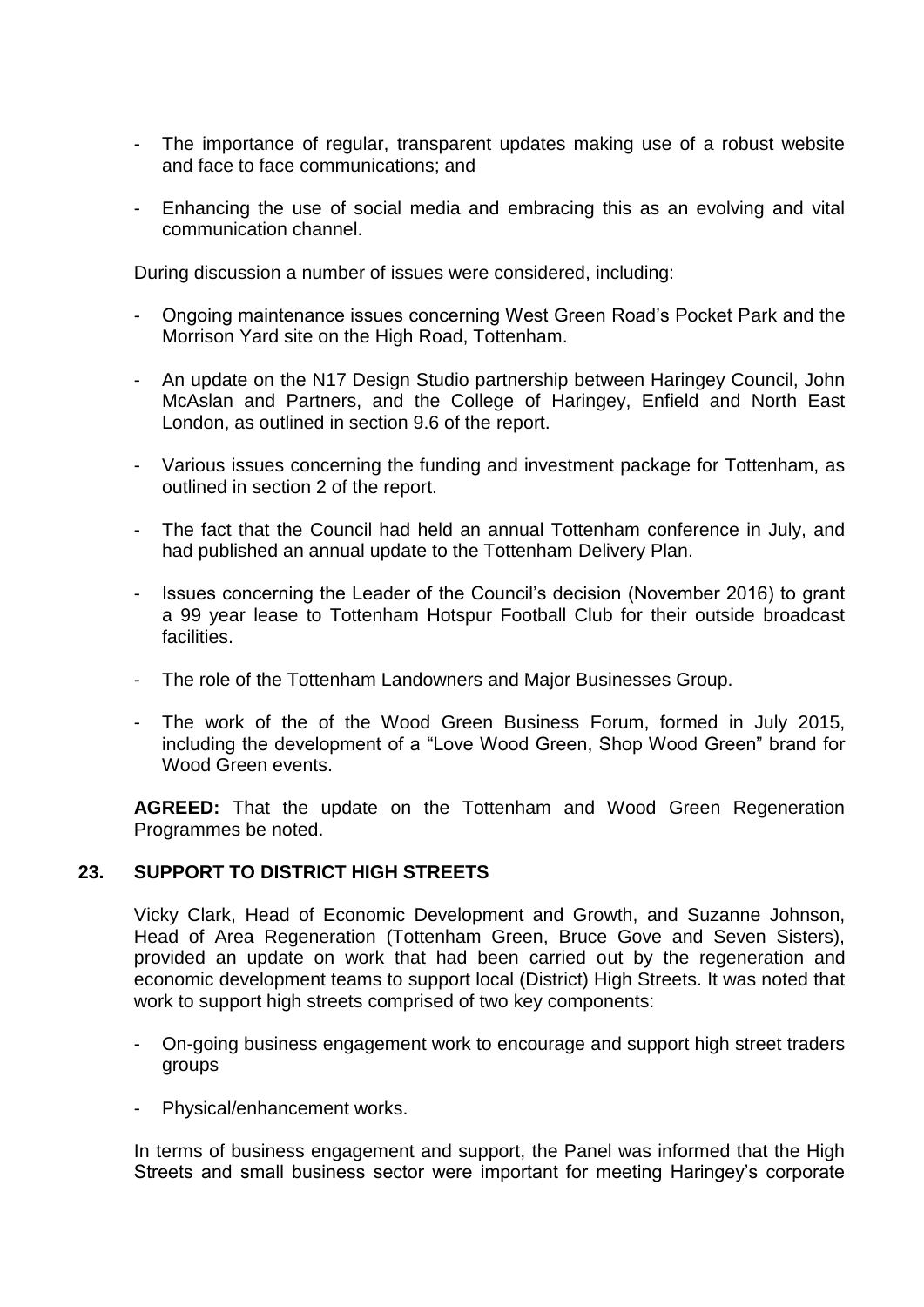growth priorities and for contributing to the well-being of the borough in the form of employment and community cohesion. Ms Clark explained that, as there was not a borough-wide Chamber of Commerce, it was imperative that the Council undertook engagement and outreach work to sustain and encourage growth.

Ms Clark advised that the council worked directly with the existing High Street business fora of the Wood Green Business Forum, Green Lane Traders Association and Tottenham Traders Partnership. It was noted that many of the traders groups formed when faced with a specific issue such as crime or car parking and would fade away when the matter had been resolved. For example, in 2016, the Council provided co-ordinated support to the traders of Wightman Road who had been affected by road works.

In response to further questions, Ms Clark advised that traders in Hornsey High Road were looking to form a business group whereas those in Muswell Hill and Myddleton Road were established and focused on organising their own local events without much involvement from the Council.

During the discussion a number of issues were considered, including:

- The impending diminution of the Rate Support Grant
- The Council's Business Rates Relief Policy.
- The support provided by the Council in relation to Small Business Saturday a national campaign that takes place on the first Saturday in December.
- The regular meetings held between the Council's Chief Executive and the Haringey Business Alliance – an umbrella group representing the business fora and traders groups across the borough.

It was acknowledged that winning the trust and cooperation of High Streets and small businesses through business engagement and outreach work was a slow and laborious process. However, it was noted that recent engagement / interceding activities had resulted in increased footfall in the High Streets, thereby improving the financial and employment sustainability of the businesses and further investments from the businesses in the local area.

Ms Clark concluded by informing the Panel that business groups were also provided with proactive support from the Council to undertake specific streetscape improvement works.

The Panel considered the tables on pages 41-43 of the agenda. This information summarised schemes that were being implemented and those enhancements that had been completed over the last decade. It was also noted that Myddleton Road had been voted the London winner in the Great British High Street of the Year Awards (2016).

**AGREED:** That the work being undertaken to support local (District) High Streets across the borough be noted.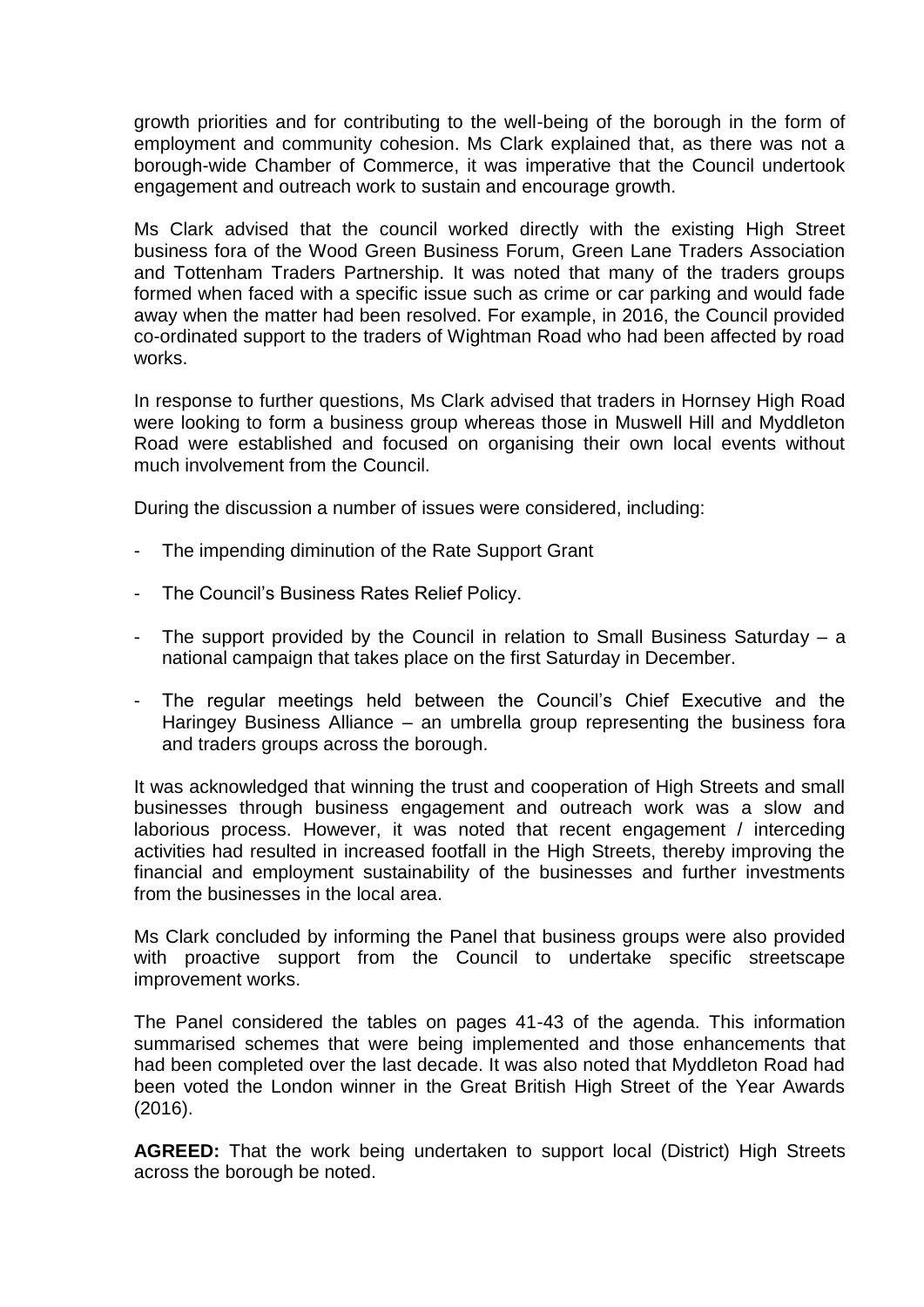### **24. LONG MEETING**

Before consideration of the Work Programme Update, the Panel considered whether to adjourn the meeting at 10.00pm or continue to enable further consideration of the case in hand.

The Panel **AGREED** to suspend standing orders (Part 4, Section B, Committee Procedure Rules 18) to continue the meeting beyond 10.00pm.

## **25. WORK PROGRAMME UPDATE**

Christian Scade, Principal Scrutiny Officer, provided an update on the proposed work programme for the remainder of the 2016/17 municipal year.

During discussion, the Panel was informed that the terms of reference for scrutiny (stage 2) of the Haringey Development Vehicle would be confirmed by the Overview and Scrutiny Committee before the end of March. With this in mind, the Panel agreed evidence gathering should be completed before Easter and that the terms of reference, for this task and finish project, should include the following:

- To establish and provide recommendations on the feasibility of the proposed joint venture model of council tenants being re-housed on rent matching that of an equivalent council property and on the same terms, either on the estate or elsewhere in the borough, according to their choice;
- To establish and provide evidence and recommendations on whether the HDV can deliver a tenancy and evictions policy which protects vulnerable tenants in the same way as council tenancies do;
- To establish and provide recommendations on whether overcrowded tenants can be offered a replacement property of a size that meets their needs;
- To further establish and provide recommendations on whether the financial arrangements of the proposed HDV adequately protect the Council's interest;
- To consider the impact of the HDV on the Council's Commercial Portfolio, including the impact on current businesses and those who work in them;
- To consider the impact of the HDV on Metropolitan Open Land;
- To consider the equalities impact of the HDV;
- To further establish the risks of the venture and make recommendations on whether these risks can be adequately mitigated.

**AGREED:** That, subject to the additions and comments above concerning scrutiny of the Haringey Development Vehicle, the areas of inquiry outlined in Appendix A of the Work Programme Update be approved and recommended for endorsement by the Overview and Scrutiny Committee.